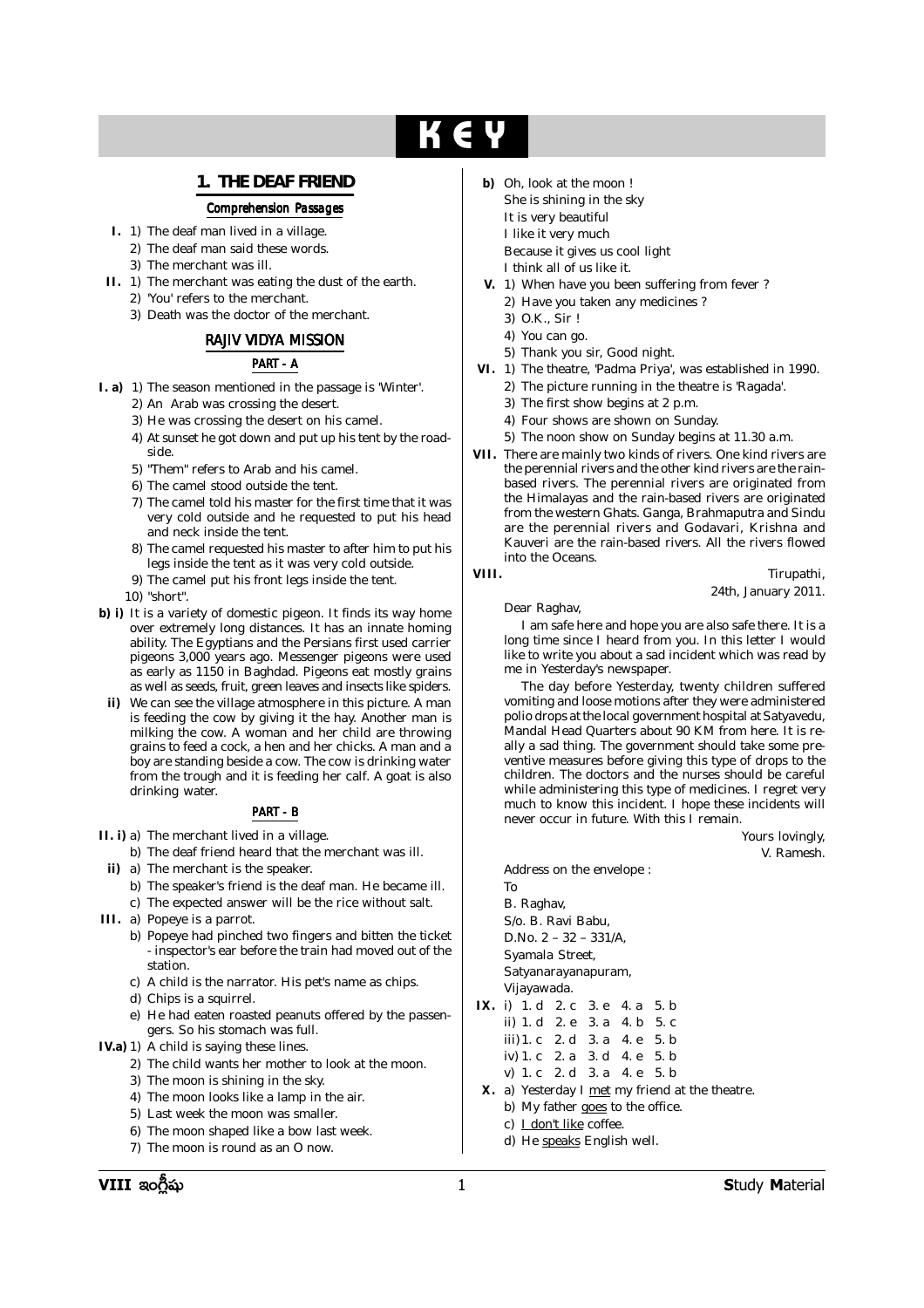- **XI.** a) Ravindranath Tagore was born in India.
	- b) "It's my duty to make my friend happy", he said to himself.
	- c) "The dust of the earth !" he answered.
- **XII.** 1) unhappy, sad 2) careless 3) far 4) enemies 5) impatient
- **XIII.1. Persons :** nurse, merchant, doctor, friend **Disabilities :** deaf, dumb, lame, blind
	- **2. Persons :** visitor, lawyer, painter, soldier **Places :** hospital, school, market, ward
- **XIV.** 1) van, vanquish, ventilator, village
	- 2) deaf, death, deep, doctor
	- 3) faint, family, famous, fever
	- 4) sale, salt, same, shock
	- 5) heat, heavy, home, hope
- **XV.** 1) deaf 2) friend 3) rooms 4) sleep 5) neighboure
- **XVI.** 1) ant 2) or 3) ient 4) full 5) er
- **XVII.** 1) Could you please tell me where the post-office is ?
	- 2) Could you please permit me to go out ?
		- 3) I shall be thankful if you could give me the newspaper.
		- 4) Could you mind giving me my hall ticket ?
		- 5) Could you please correct our notebooks ?

**XVIII.** 1. a 2. a 3. c 4. b 5. a **XIX.** 1. b 2. a 3. c 4. b 5. b

# **2. THE KANGAROO**

#### *Comprehension Passages*

- **I.** 1) We see the Kangaroos in Australia.
	- 2) Captain James Cook gave that name to it.
	- 3) Cook made his journey to Australia in the eighteenth century.
- **II.** 1) A Kangaroo stands on its hind legs.
	- 2) The tail of a Kangaroo is very powerful.
	- 3) A Kangaroo uses its tail to balance itself while standing and also to get some extra push while hopping.

#### *RAJIV VIDYA MISSION*

#### *PART - A*

- **I. a)** 1) A total of 26,064 students have cleared the All India Pre - Medical / Pre - Dental Entrance Examination.
	- 2) The results were declared on Tuesday.
	- 3) The websites were 1) www.aipmt.nic.in, 2) www.cbse.nic.in and 3) www.cbseresults.nic.in.
	- 4) The counselling will be conducted at New Delhi, Kolkata, Mumbai and Chennai.
	- 5) The DGHS will make the allotment of seats to candidates in medical colleges.
	- 6) The candidates placed on the merit / wait list should report for counselling.
	- 7) The candidates must bring the original documents for verification.
	- 8) The persons belong to Scheduled Castes, Scheduled Tribes, Other Backward classes and others must bring relevant certificates issued by a competent authority.
	- 9) The above entrance exam was conducted in 2011.
	- 10) 2,21,867 candidates registered their names at the preliminary stage.
- **b) i)** The Ostrich is a large flightless bird. It is the only living species of its family. It is distinctive in its appearance, with a long neck and leg. It has the ability to run at maximum speed of 97.5 kms per hour. It lays the largest egg of any living bird. It is farmed for its decorative feathers.

Its skin is used for leather products and its meat marketed commercially.

**ii)** It is the picture of a railway station. It is very busy. The passengers are waiting for the trains to travel by. A man is reading a newspaper. A boy is purchasing some item from the shop. A man and a woman are taking tickets. A gril is sitting on her suitcase. A porter is carrying luggage. A man and a woman are sitting on the resting bench. A man is coming down the stairs.

#### *PART - B*

- **II. i)** a) James Cook saw a group of strange animals when he landed in Australia.
	- b) 'Kangaroo' means "I don't know".
	- **ii)** a) A marsupial means that baby Kangaroos are carried by the another in a pocket of skin which is on the lower half of her body.
		- b) The pocket of skin is located on the lower half of the mother Kangaroos body.
		- c) The newly born Kangaroos are each only about two centimetres long.
- **III.** a) Atalanta was a fearless hunter and a great runner.
	- b) Atalanta was not only a fearless hunter and a great runner but also a very beautiful girl.
	- c) Atalanta wished to marry the man who won a race against her.
	- d) Atalanta really wanted the persons who really loved her to come forward to run a race against her.
	- e) The persons who lost the race against Atalanta would be killed.
- **IV.** 1) I want fruits.
	- 2) I want fresh apples.
	- 3) Rs. 100/- only.
	- 4) Here, look at these apples. They are a bit cheaper.
	- 5) O.K., have them.
- **V.** 1) The name of the movie is 'Anandam'.
	- 2) The theatre was established in 2000.
	- 3) The film was released on 15th July.
	- 4) There are four shows on Saturday and Sunday.
- 5) The last show starts at 8 P.M.
- **VI.** There are three types of cricket matches. They are 20 20 match, One-day match and Test match. There is only one innings in a  $20 - 20$  match and a one - day match. But there are two innings in a Test-match. Twenty - twenty match consists of 40 overs. One day match consists of 100 overs and a test match consists of 180 overs per innings. A twenty - twenty match completes in half-a-day, a one-day match completes in a day and a Test–match completes within 5 days.
- 

#### **VII.** Vijayawada, 22nd, December 2011.

My dear Vishal,

I am doing well and hope you are also doing well. I have been writing my examinations very well. What about you ?

In this letter I would like to write you about the proud and historic occasion of UNESCO's electing Janaganamana as the Hindu best national anthem in the world. Rabindranath Tagore who won the Nobel Prize for his immortal poem Gitanjali wrote this inimitable anthem for the Indians. He is dearly called Gurudev. We are all proud of him. It is high time all of us remembered our Gurudev, Rabindranath Tagore on this proud and historic occasion.

Convey my regards to aunt and uncle.

Yours lovingly, P. Vijaya.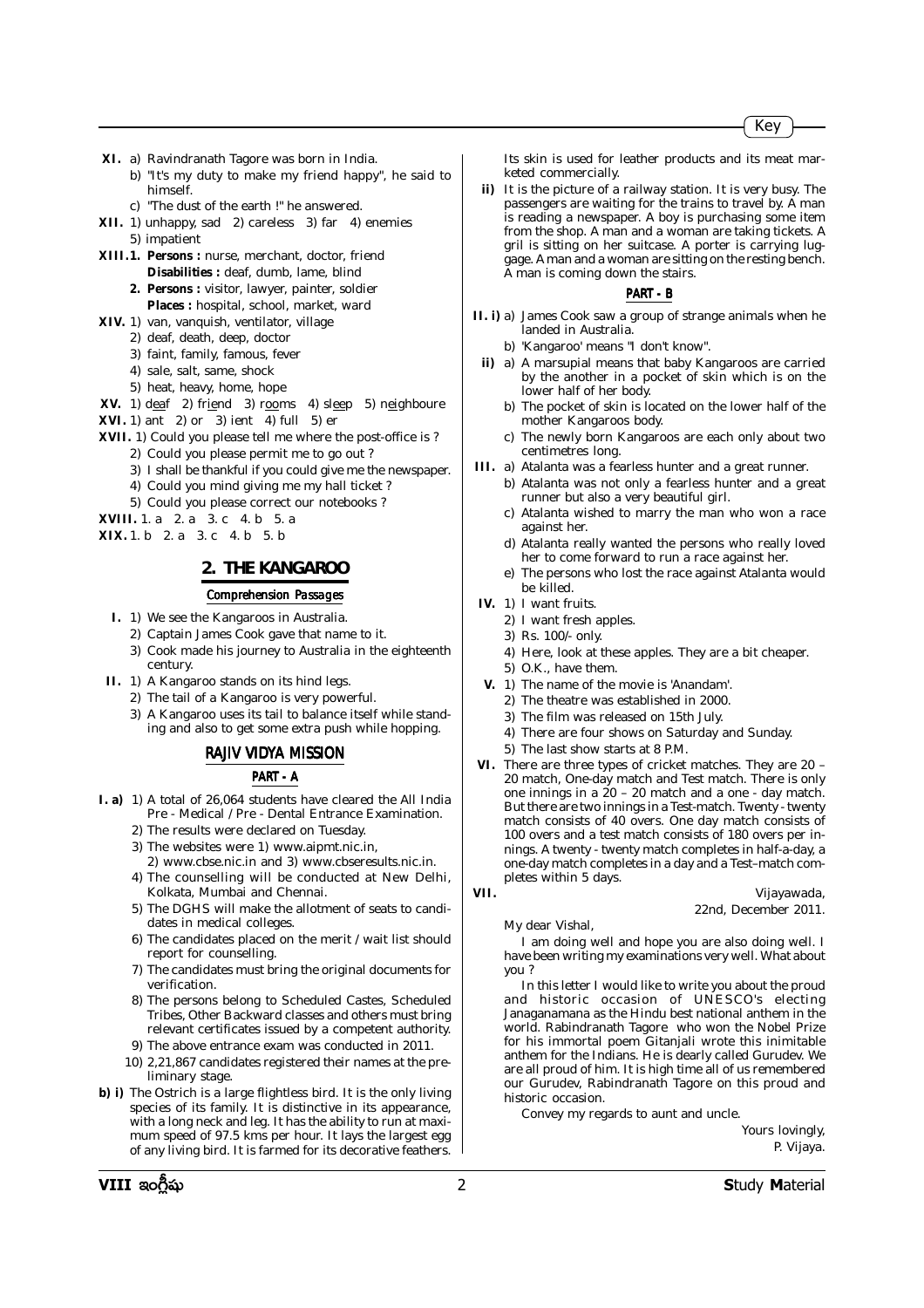Address on the envelope : To S. Vishal, S/o. S. Daya Sagar, D. No. 5 – 24,

Sankar Street, New Nallakunta, Hyderabad.

- **VIII. i)** 1. c 2. a 3. d 4. e 5. b **ii)** 1. d 2. a 3. e 4. b 5. c **iii)**1. c 2. d 3. e 4. a 5. b **iv)** 1. b 2. d 3. e 4. a 5. c **v)** 1. d 2. c 3. e 4. a 5. b
- **IX.** 1) She came last Sunday.
	- 2) I was reading a story when he came to meet me. 3) They don't play well.
	- 4) She brushes her teeth twice a day.
- **X.** a) He said, " I don't know. "
	- b) Kangaroos are marsupials.
	- c) What do Kangaroos eat ?
- **XI.** 1) immortal 2) unusually 3) artificial 4) slowly 5) ordinary
- **XII. 1. Persons :** trainer, manager, keeper, doctor **Animals :** kangaroo, lion leopard, fox
	- **2. People :** sailor, merchant, chemist, spectator **Places :** zero, forest, museum, yard
- **XIII.**1) canal, champion, change, chick
	- 2) fail, fever, forest, fun
	- 3) balance, bank, banyan, broad
	- 4) matter, medal, metre, modern
	- 5) salt, sick, shore, space
- **XIV.** 1) lion 2) immediate 3) greetings 4) search 5) ground
- **XV.** 1) ance 2) ture 3) ment 4) ieve 5) er
- **XVI.** 1) Could you please discuss grammar, today sir ?
	- 2) Could you please allow me to use your pen ?
	- 3) I shall be thankful if you could grant me leave for tomorrow.
	- 4) I wonder if you could give me English dictionary.
	- 5) Could you mind filling this money order form, sir ?
- **XVII.** 1) c 2) b 3) a 4) b 5) a
- **XVIII.** 1) b 2) c 3) b 4) c 5) d

# **3. THE LADY WITH THE LAMP**

#### *Comprehension Passages*

- **I.** 1) Nightingale's parents agreed to her becoming a nurse. 2) She began her work by starting a nursing home for women.
	- 3) The Crimean War broke out in 1854.
- **II.** 1) She worked for fifty years as Inspector of hospitals. 2) She fell ill because she worked very hard.
	- 3) She did not stop working. She continued to work to improve nursing.

# *RAJIV VIDYA MISSION*

#### *PART - A*

**I. a)** 1) Two geese and a tortoise were good friends.

- 2) They lived in a small lake.
- 3) After swimming and playing in the water, they would sit under the trees to rest.
- 4) One day the lake began to dry up.
- 5) They were afraid that the lake began to dry up and so they would lose their home.
- 6) The geese told the tortoise that they could find themselves a new home and they also said that there was a big and beautiful lake on the other side of the hills and it was so big that it would never dry up.
- 7) The tortoise was excited when he heard that there was a big and beautiful lake.
- 8) The geese's cousins visited the lake the previous month.
- 9) After visiting the lake, they said that the water in the lake was as clear as glass.
- 10) gain
- **b) i)** Dolphins look like fish but they are not fish. They have warm blood. They can't live under water. They lay babies. They drink their mother's animals. A dolphin has a fin in the middle of its back. Dolphins have big months and lots of small but sharp teeth. We can see them in oceans and in an oceanarium.
- **ii)** This is the picture of a zoo. There are so many animals kept in the zoo. The children are enjoying themselves by making shouts. Their parents are explaining about different animals. There is a big elephant. It is carrying the children on its back. Lions, tigers, peacocks, monkeys, chimpanji's are kept in different cages. There is a crocodile in the pond. A rhino, a hippo, the deer and zebras are also there in the zoo. It is lovely to watch all these animals at a time.

#### *PART - B*

- **II. i)** 1) Florence Nightingale was a person who started modern nursing.
	- 2) She completely changed the way hospitals were run and improved health services.
	- **ii)** a) 'She' is Florence Nightingale.
		- b) As a child she had nursed the villagers and sick animals around her home.
		- c) At that time only those women who wanted to avoid being sent to prison became nurses. So, her parents didn't want her to become a nurse.
- **III.** a) The 'king' is the sun god.
	- b) The princess told the king to come to her.
	- c) In the afternoon the chariot travelled west.
	- d) The sun went into the sea in the evening.
	- e) The princess changed into a sunflower.
- **IV.a)** 1) The elephant is grey in colour.
	- 2) Yes, the elephant walks much. The poem says it walks for miles each day.
	- 3) The elephant's trunk is long.
	- 4) The elephant's trunk comes out for a cake or a bun.
	- 5) The elephant's trunk is funny because it moves this way and that.
- **b)** His ears are big
	- and look like fans
	- His eyes are small
	- and his tail is short
	- Though he is very big
	- He can run
	- for miles each day
	- You can climb on him
	- and ride on his broad back.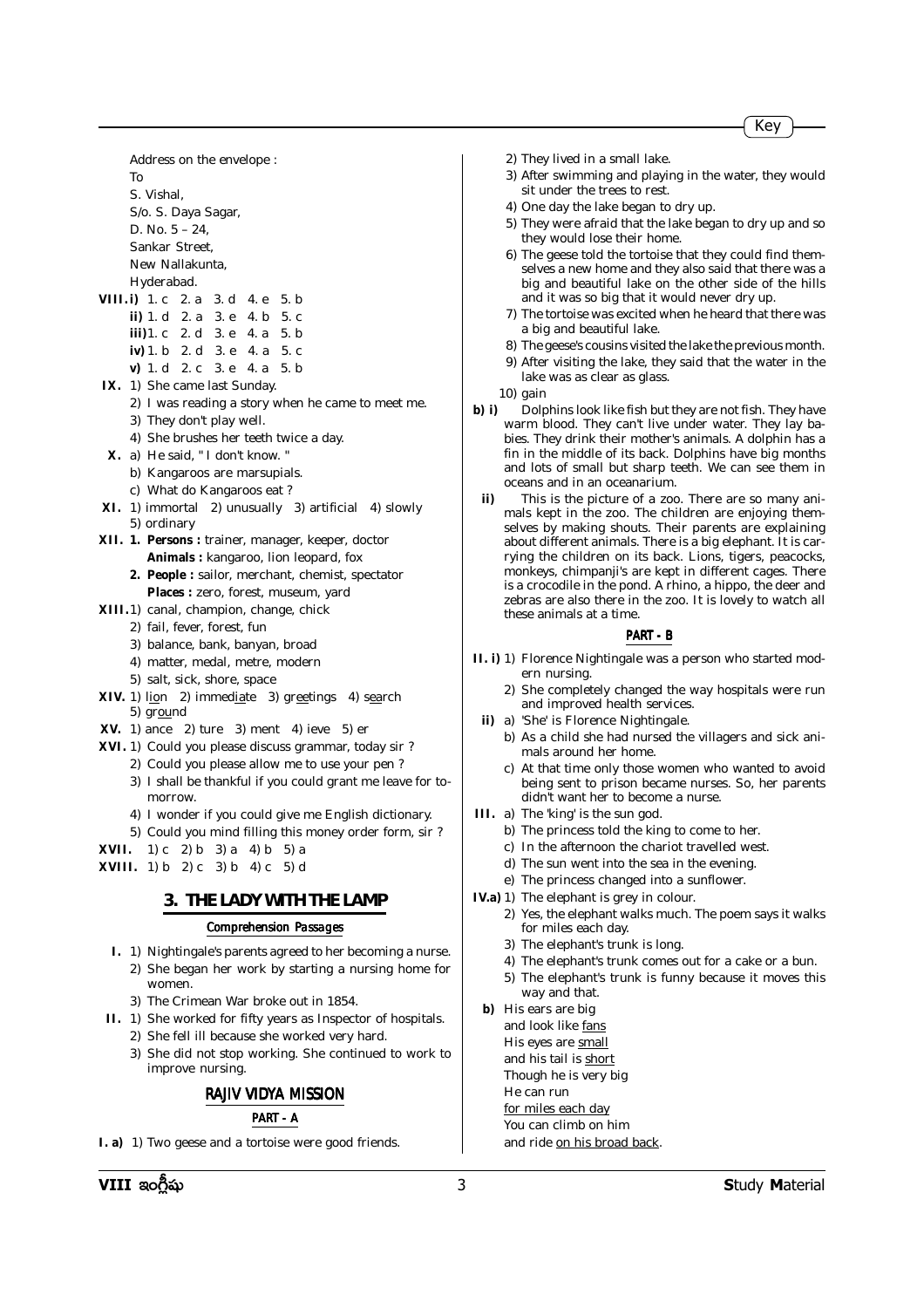- **V.** 1) I help my parents with their work, sir; so I come late to school, sir.
	- 2) Believe my words, sir.
	- 3) O.K., sir.
	- 4) I will bring my father to school tomorrow sir.
	- 5) Come in.
	- 6) Thank you sir.
- **VI.** 1) the name of the theatre is Sundaram Theatre.
	- 2) The film on show is 'Spiderman'.
	- 3) The theatre was built in 2010.
	- 4) Regularly there are three shows.
	- 5) There are four shows on Sundays.
- **VII.** The world is mainly divided into two parts. The first one is the land part and the second one is water part. We find the land in 1/3 of the world and the water in 3/4 of the world. The land is found in the form of seven continents named Asia, Africa, Europe, North America, South America, Antarctica and Australia. The water part is found in the form of five oceans named the Pacific ocean, the Indian ocean, the Arctic ocean, the Antarctic ocean and the Atlantic ocean.

**VIII.** 5 – 49,

Madhunagar, Zaheerabad, 5 May, 2005.

Dear Roja,

Hello ! How are you ? I am studying well and hope you are also studying well. You know, my elder brother, Phani Kumar's marriage will be celebrated on the 28th of this month here at our house. I request you to attend the marriage without fail. Bring your parents also while coming.

No more to pen. Reply soon. Your loving friend, Veena.

# **Address :**

M. Roja,

- D/o. M. Satyanarayana Rao,
- 7 1 141, Abbayipalem,

Rajahmundry.

| <b>XI.</b> i. 1) b 2) d 3) a 4) e 5) c |                                        |               |
|----------------------------------------|----------------------------------------|---------------|
| ii. 1) c 2) e 3) a 4) d 5) b           |                                        |               |
| <b>iii.</b> 1) c 2) d 3) e 4) a 5) b   |                                        |               |
| iv. 1) c 2) d 3) a 4) e 5) b           |                                        |               |
|                                        | $\sim 1$ $\sim$ $\sim$ $\sim$ $\sim$ 1 | $\sim$ $\sim$ |

- **v.** 1) d 2) a 3) e 4) b 5) c
- **X.** a) I met you last sunday.
- b) She came yesterday.
	- c) I have been living in this town since 2000.
- d) She likes coffee.
- **XI.** a) Florence Nightingale started modern nursing.
	- b) Have you ever thought about nurses and their work ? c) She was born in Florence, Italy in 1820.
- **XII.** 1) forget 2) modern 3) agreed 4) dirty 5) hated

#### **XIII.1) People :** nurse, soldier, inspector, parent **Places :** hospital, home, shop, station **2) Persons :** doctor, soldier, teacher, nurse **Related activities :** treating, guarding, teaching, nursing

**XIV.** 1) nail nature nostril nurse

|  | .1. 7. <i>1.)</i> 110111 | nacare | ,,,,,,,,, | 110150 |
|--|--------------------------|--------|-----------|--------|
|  | 2) laugh                 | leave  | length    | love   |
|  | 3) palm                  | parent | power     | prison |

4) chain chair chance change 5) shape shop story strong

**XV.** 1)  $g \circ g s e$  2) soldier 3) brought 4) clean 5) c o n t i n  $\underline{u}$  e

- **XVI.** 1) al 2) ern 3) cine 4) and 5) ces
- **XVII.** 1) Could you please give me a Parker pen ?
	- 2) Could you please permit me to sit here ?
	- 3) I shall be thankful if you could give me your pen.
	- 4) I wonder if you could change this torn shirt.
	- 5) Could you please give me a toothbrush.
- **XVIII.** 1) d 2) d 3) a 4) c 5) a **XIX.** 1) d 2) c 3) a 4) a 5) b

#### **4. PARROTS**

### *Comprehension Passages*

- **I.** 1) A parrot can 'talk' like a man.
	- 2) It is one of the reasons why a parrot is able to talk.
	- 3) Because the sounds of men are just like the sounds of the parrots.
- **II.** 1) Some sailors take parrots along with them.
	- 2) We usually find parrots in hot countries. 3) If a parrot is in trouble, all the other parrots come to its rescue.

#### *RAJIV VIDYA MISSION*

#### *PART - A*

- **I. a)** 1) 'NDMA' stands for the National Disaster Management Authority.
	- 2) Our Prime Minister, Mr. Manmohan Singh will preside over a special meeting of 'NDMA'.
	- 3) The special meeting will be conducted to review the country's disaster preparedness.
	- 4) The officials of the NDMA, the AERB, the DAE and other concerned agencies will attend the meeting.
	- 5) The disasters in the passage were nuclear disaster, earthquakes and tsunami.
	- 6) According to official sources, the NDMA will present a nationwide exercise calendar to prepare, at various levels, for major disasters such as radiation leaks, earthquakes or terrorist attacks.
	- 7) 'AERB' stands for the Atomic Energy Regulation Board.
	- 8) In the first phase, an exercise along the lines of the FEMA's National Exercise Programme has been planned.
	- 9) It will cover the states of Delhi, Jammu and Kashmir, Himachal Pradesh, Chandigarh, Punjab, Haryana and Uttarakhand.
	- 10) 'FEMA' stands for the Federal Emergency Management Agency's.
- **b) i)** Camel is a big animal with long legs and neck. It has a peculiar shape. It has a hump on its back and it store a lot of food and water in its hump for future use. In India it is predominant in Rajasthan. It is often said to be "The ship of desert".
- **ii)** In this picture we see the uses of water. Without water we can't live for many days. Human beings and animals drink water to survive. Plants also need water to survive. We use water to bathe, to wash our clothes, to cook the food, to clean etc., without water we can't get the harvest. So, water is useful to mankind in many ways.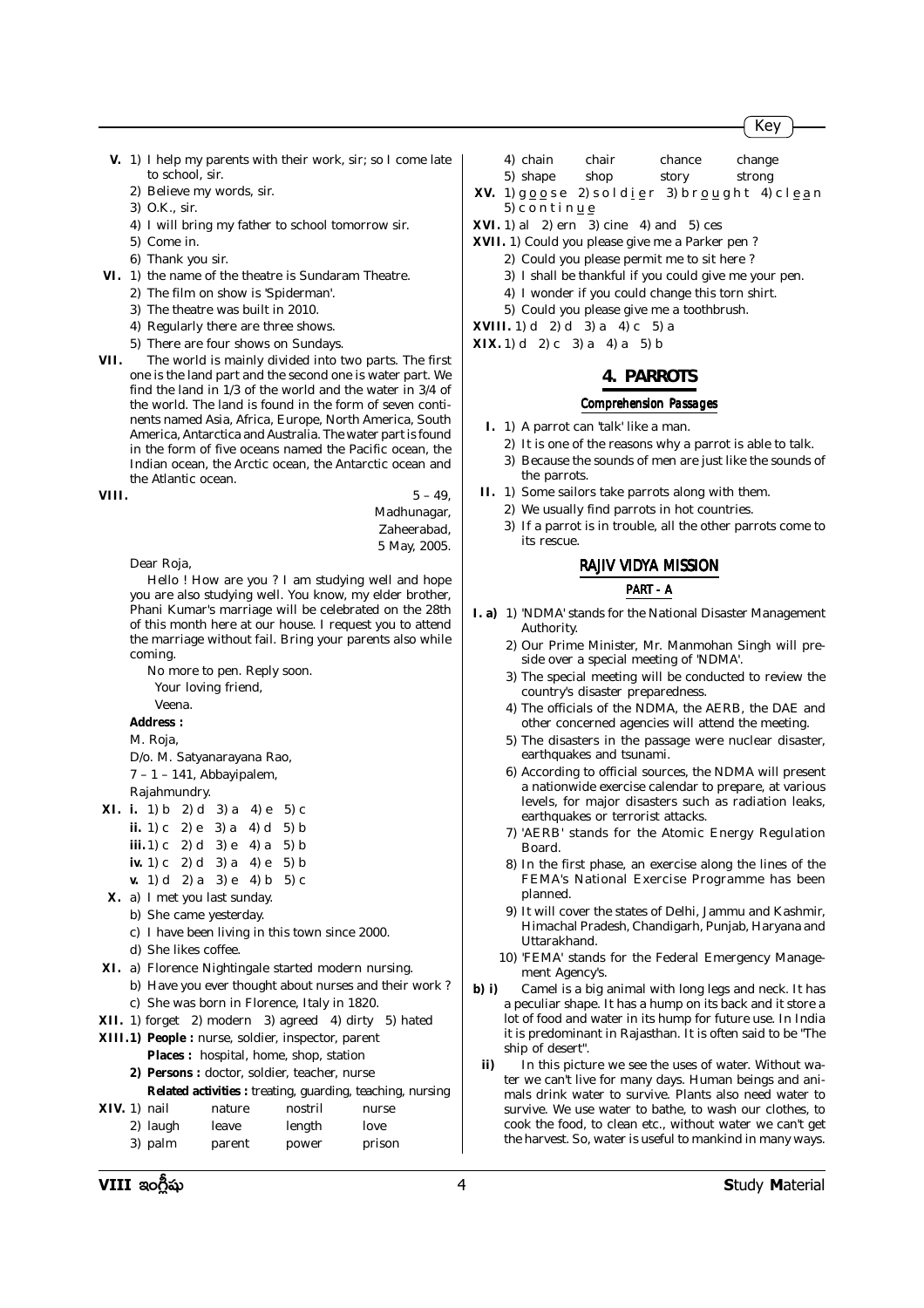#### *PART - B*

- **II. i)** a) Large and thick tongue helps the parrots to talk. (According to some people).
	- b) Hawks and eagles.
- **ii)** a) They can live in any kind of weather or place.
	- b) Sailors take parrots along when they go to sea. c) In hot countries.
- **III.** 1) The princes are Pandavas.
	- 2) Drona is the teacher of Pandavas and Kauravas.
	- 3) Drona made him the greatest archer in the world.
	- 4) The other person is Ekalavya.
	- 5) Arjuna is worried.
- **IV.** 1) By which train do you want to travel ?
	- 2) This evening, sir.
	- 3) If it is so, please reserve me a berth for tomorrow.
	- 4) Here it is, sir.
	- 5) Thank you, sir.
- **V.** 1) The name of the theatre is 'Sambhavi'.
	- 2) The name of the film is 'Enter the Dragon.'
	- 3) It was released on 20th September.
	- 4) There are four shows on Sundays.
	- 5) The noon show begins at 11 am on Sunday.
- **VI.** The land on the Earth consists of mountains, plateaus and plains. These land forms were formed due to climatic changes. These land forms are of mainly three types. They are : 1) mountains, 2) plateaus and 3) plains. The mountains have a slope they are above the sea – level. The plateaus are with some unevenness but relatively level surface with a steep slope. The plains have level surface. The Himalayas are mountains, the Deccan plateau is an example for plateaus and the Ganges plain is an example for plains.

**VII.**  $5 - 99$ , Madhunagar, Zaheerabad, 21 May, 2011.

Dear father,

I am okay here and hope the same with you all there. I am studying well and I am sure I will get distinction in the common examination.

My classmates have planned an excursion trip to Bangalore. Mysore and Sravana Belagola. Some of our teachers are also accompanying us. I also want to join the party. So, I want Rs. 500 towards my expenses during the journey. Please send me the said amount by M.O. as early as possible. I will write to you again on my return from the 7 – day trip.

Convey my regards to mummy and best wishes to brothers and sisters.

> Yours lovingly, R. Venugopal.

- **IX.** a) Look, he is coming.
	- b) They play cricket daily.
	- c) She completed her degree last year.
	- d) The sun rises in the East.
- **X.** a) Have you heard a parrot talk ? b) Parrots are very brave birds.
	-
	- c) This doesn't seem to be the reason either.
- **XI.** 1) displeased 2) misunderstand 3) success 4) difficult 5) thin
- **XII. 1) People :** sailor, person, doctor, writer **Birds :** parrot, myna, eagle, hawk
	- **2) Persons :** angel, companion, dentist, warrior **Places :** theatre, dining room, kingdom, ditch
- **XIII.**1) parakeet parrot peacock python
	- 2) teeth tongue tower tumour
	- 3) valley vamp veteran voice
	- 4) manager member metre myna
	- 5) campaign century counter country
- **XIV.** 1)  $\underline{e}$  a g l e 2) s a i l o r s 3) q  $\underline{u}$  i t e 4) t o n g  $\underline{u}$   $\underline{e}$ 5)  $p \underline{e} \underline{o} p l e$
- **XV.** 1) ple 2) ieve 3) phone 4) key 5) er
- **XVI.** 1) Could you please return my book ?
	- 2) Could you mind lending me your camera ?
	- 3) I shall be thankful if you could give me a ticket to Guntur.
	- 4) Could you please tell me when the train will reach Chennai ?
	- 5) Could you please grant me leave for tomorrow, sir ?
- **XVII.** 1) b 2) a 3) a 4) c 5) b
- **XVIII.** 1) c 2) d 3) c 4) c 5) a

#### **5. CARRIED AWAY BY AN EAGLE**

#### *Comprehension Passages*

- **I.** 1) The big bird is an eagle.
	- 2) The bird built its nest on the side of a mountain.
- 3) The bird left the child on a flat rock near the nest.
- **II.** 1) A four year old child, named Svenhild Hansen.
	- 2) In June 1932, the place was farmhouse near Trondheim in Norway.
	- 3) The Eagle caught hold only the child's dress in its claws, so the child was not hurt.
- **III.** 1) The child's mother, father and a large party of men came out to look for the child.
	- 2) The child was a four year girl, daughter of a farmer.
	- 3) The men saw the eagle flying round and round a rock.

#### *RAJIV VIDYA MISSION*

#### *PART - A*

- **I. a)** 1) One night the old man stopped at a small hotel in a village.
	- 2) He ate his dinner, went upstairs to his room and went to sleep.
	- 3) He was sleeping when the manager came to him.
	- 4) The manager woke him up and requested him to come downstairs as he was in need of his help.
	- 5) Five men had come to their hotel the previous night and one of them reported that his money was missed.
	- 6) The manager wanted a cock.
	- 7) No one had left the room.

**Address :**

 $9 - 10 - 83$ . Ramalayam Road, Khammam – 507 001. **VIII. i)** 1) e 2) d 3) a 4) c 5) b **ii)** 1) d 2) e 3) a 4) b 5) c **iii**) $1) c 2 d 3 a 4 e 5 b$ **iv)** 1) d 2) a 3) e 4) b 5) c **v)** 1) c 2) e 3) a 4) d 5) b

Mr. R.V.S.S.N. Murthy,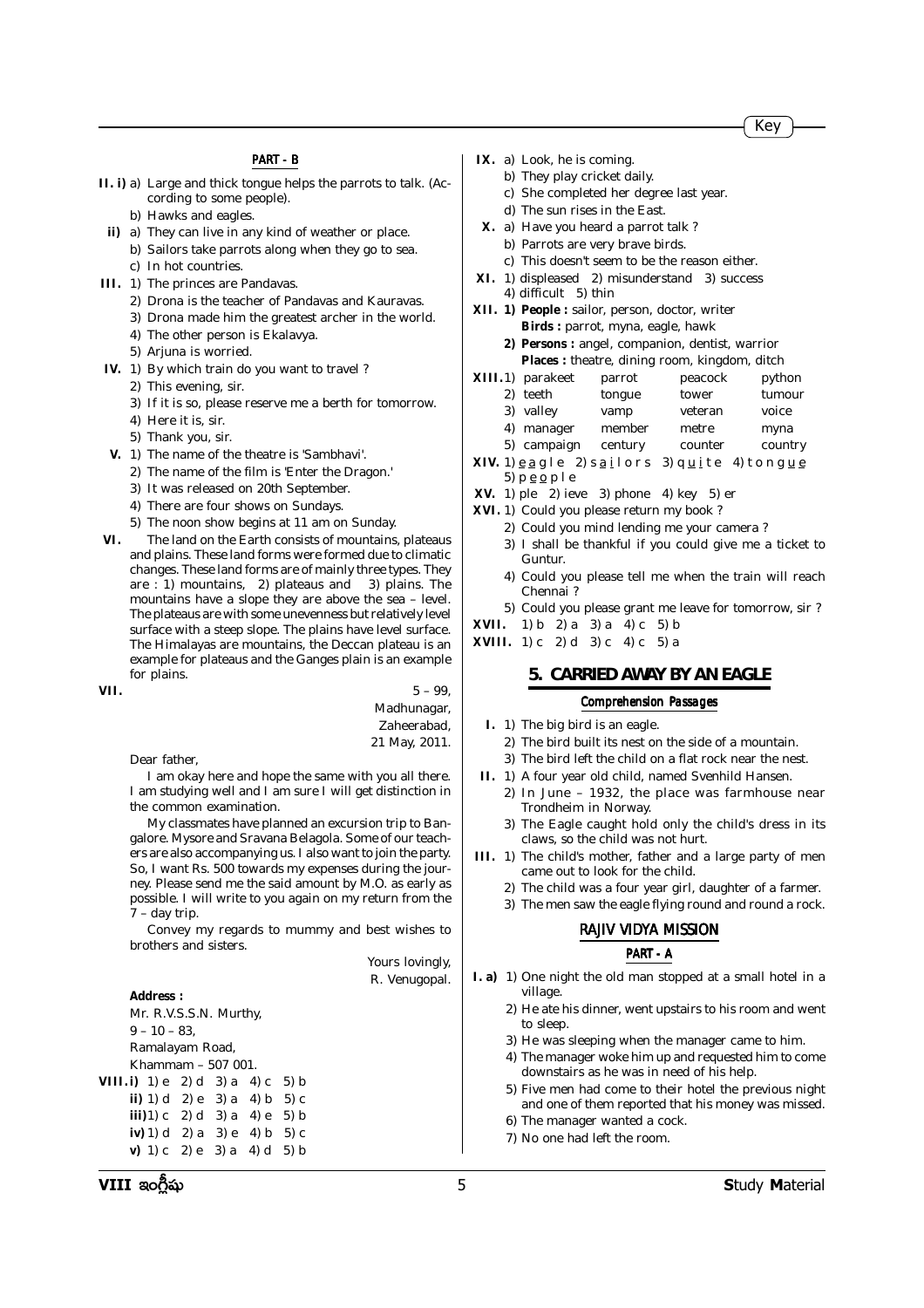- 8) The men were wondering what the old man was going to do with the cock.
- 9) The pot was kept over the fire in the kitchen.
- 10) 'Faith'.
- **b) i)** Cow is a domestic animal. It has many uses for the man, besides being the most sacred animal for the Hindus. It is found in all parts of India. It has four legs, two ears, two horns and a long tail. It gives us milk. From this milk we get curd, butter, ghee etc.
- **ii)** It is the picture of a village. We see the greenery everywhere. We see the green fields in the picture. A woman is bringing the bundle of grass. A goat is following her. Another woman is sweeping. A man is carrying water. We see the cows in the picture. Birds are flying. Some others are planting saplings.

#### *PART - B*

- **II. i)** a) Svenhild was playing in the yard in front of the farm house. A large eagle carried her away.
	- b) Only Svenhild's dress was held in its claws. So the child was not hurt.
	- **ii)** a) 'They' are Svenhild's mother and father and a large party of men.
		- b) They saw that little Svenhild was sleeping.
		- c) It usually kills the animal it catches.
- **III.** a) David lived in Israel.
	- b) David spent his time looking after his father's sheep. c) He learnt to shoot stones with his sling and play on his harp.
	- d) King Saul was ruling Israel at that time.
	- e) David cured king Saul with his music.
- **IV.a)** 1) Yes, he went for a picnic again.
	- 2) He went for a picnic up the very some place as before.
	- 3) Yes, he might have seen tigers.
	- 4) Then the trees and the rocks were so little
	- 5) The tigers grew in size. So, they couldn't hide tigers any more.
	- **b)** When I was seven

We went for a picnic

There I saw a tiger

It was growling

- There I saw a lion
- It was roaring
- There I saw an elephant
- It was trumpeting
- All the animals were dancing.
- **V.** 1) Who will accompany you ?
	- 2) How much money do you want ?
	- 3) We shall start on 20th of this month.
	- 4) O.K., Take this amount.
	- 5) Thank you, dad.
- **VI.** 1) The name of the theatre is 'Srinivasa'.
	- 2) The name of the film on show is "Lord of Rings'.
	- 3) The film was released on 10th January.
	- 4) Daily there are three shows.
	- 5) The noon show starts at 12 noon on Saturdays and Sundays.
- **VII.** Asia is the biggest continent in the world. The minerals of Asia are classified into three categories. They are : 1) Metallic minerals, 2) Non - metallic minerals and 3) Fuel minerals. Iron, Manganese, Bauxite, Lead, Zinc, Chromite, Gold, Silver, Limestone, Gypsum and Dolamite

are the most important metallic minerals of Asia. Mica, Asbestos, Pearls, Graphite and Salt are the most important non – metallic minerals. Coal, Lignite, Crude oil and Natural gases are the most important fuel minerals.

**VIII.**  $7 - 3 - 329$ Ricob Bazar,

> Khammam, 25th May, 2011.

Dear Madhavi,

Hai naughty ! How are you ? I know you are very angry with me for not writing a reply to your earlier letter. I am sorry for not writing the reply even though I have a good reason for doing so.

I think, you remember my birthday. Yes, it is on the 2nd June. My parents want to celebrate my birthday on a grand scale. They told me to invite you and our other friends for the party. So, I invite you to attend my birthday function without fail. I will be waiting for your arrival and will not celebrate if your don't come.

> Yours lovingly, M. Padma.

- **Address :**
- K. Madhavi, D/o. K. Krishnaiah, Nehrunagar,

Kodad.

- **XI. i)** 1) d 2) a 3) c 4) e 5) b **ii)** 1) c 2) d 3) a 4) e 5) b **iii**) $1)$  d 2) e 3) b 4) a 5) c **iv)** 1) c 2) d 3) a 4) b 5) e
	- **v)** 1) c 2) e 3) d 4) a 5) b
- **X.** a) Last Saturday we went to church.
	- b) Tomorrow, he will come.
	- c) Look, he is playing.
	- d) Vasavi collects stamps.
- **XI.** 1) Do such things really happen ?
	- 2) It was flying towards its nest.
	- 3) Why didn't the eagle kill the child ?
- **XII.** 1) Seldom 2) unreal or artificial 3) put down 4) slowly 5) unlucky
- **XIII.1) People :** mother, photographer, child, father **Places :** farmhouse, village, nest, mountain
	- **2) People :** pupil, farmer, queen, runner **Things :** newspaper, frock, stone, car
- **XIV.** 1) beak, beard, bird, bowl
	- 2) partner, pawn, people, place
	- 3) eagle, emit, event, ever
	- 4) claim, claws, client, clown
	- 5) lame, lazy, lovely, lucky
- **XV.** 1) n a u g h t y 2) c a r r i e d 3) m o u n t a i n 4) us<u>ua</u>lly 5) r<u>ea</u>ch
- **XVI.** 1) ily 2) cept 3) ture 4) ce 5) metre
- **XVII.** 1) Could you please tell me when you will complete the syllabus ?
	- 2) Could you please permit me to use your pen ?
	- 3) Could you please give me a kilo of sugar ?
	- 4) Could you please cancel this ticket ?
	- 5) Could you mind giving me change for hundred rupees ?
- **XVIII.** 1) b 2) d 3) b 4) b 5) d
- **XIX.** 1) c 2) b 3) c or a 4) b 5) d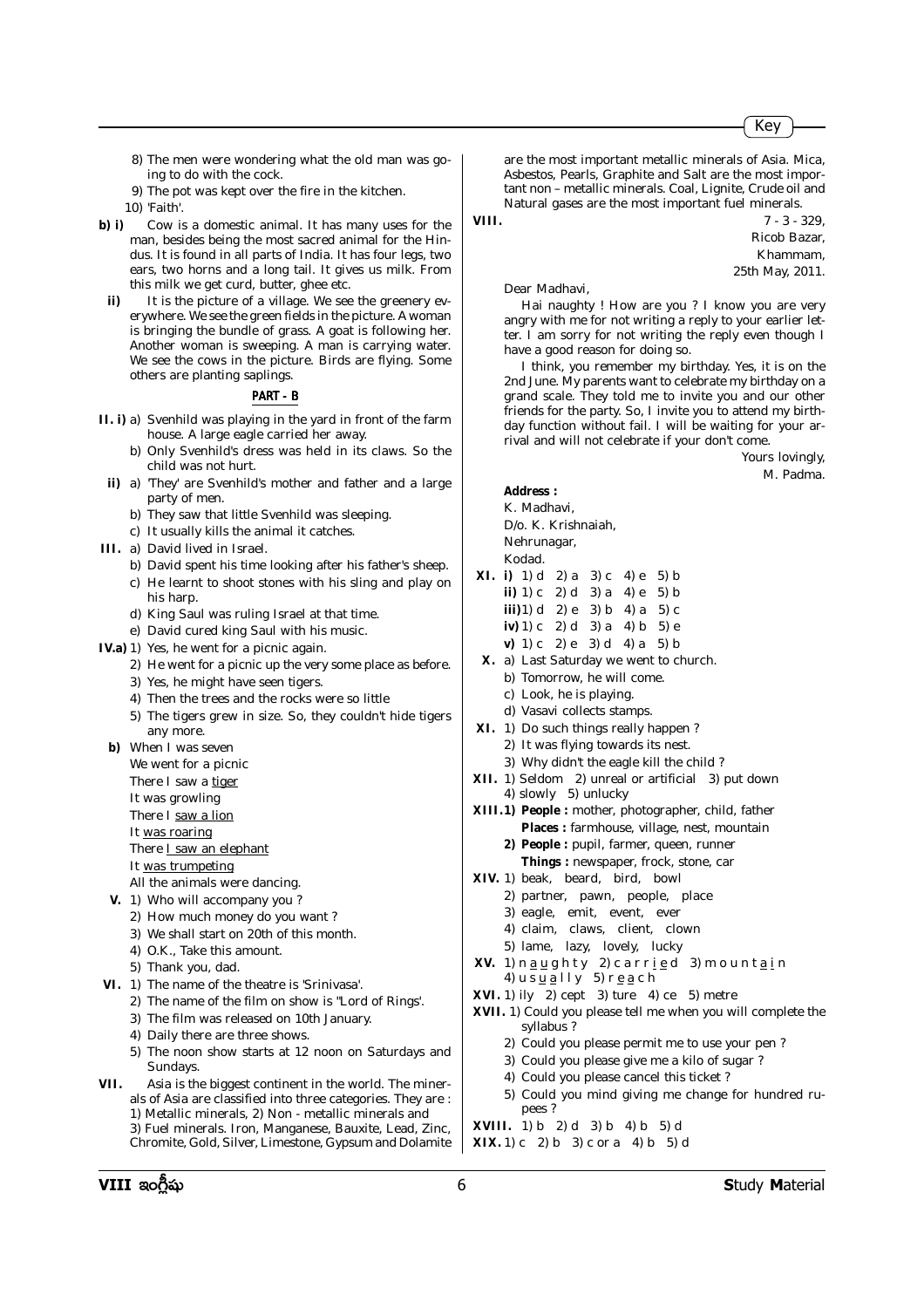#### **6. WHAT CLOTHES SAY**

## *Comprehension Passages*

- **I.** 1) People wear special clothes because they do many kinds of work.
	- 2) A cricket player wears clothes which are light and easy to move in.
	- 3) Swimmers wear swimsuits.
- **II.** 1) The set of clothes which look the same is a uniform.
	- 2) Policemen and nurses.
	- 3) We can identify an air–hostess by her uniform.

# *RAJIV VIDYA MISSION*

#### *PART - A*

- **I. a)** 1) The instituted mentioned in the passage is the School of Planning and Architecture, Vijayawada.
	- 2) The management has decided to start a permanent campus for offering the under - graduate courses.
	- 3) 'SPAV' stands for the School of Planning and Architecture.
	- 4) The director of 'SPAV' is Dr. Shovan K. Saha.
	- 5) They wanted to conduct a national level architecture competition and top class experts were invited.
	- 6) 103 applicants have registered for the competition.
	- 7) The officials said that 60 to 100 acres would be needed to develop 'SPAV' into a world class institute.
	- 8) D. Purandhareswari is the Union Minister of state for Human Resources Development.
	- 9) She said that they were ready to start development works for the 'SPAV' as and when the state Government handed over the required land.
	- 10) A four member all India jury would select the best concepts in the competition.
- **b) i)** We see white tigers in this picture. The white tiger is the rarest wild animal. It is a wonderful animal. It has snow - white coat with brown or grey stripes. It is larger than a normal tiger. At present there are about fifty white tigers of which half are in India.
- **ii)** We can see the beautiful scenery in this picture. A beautiful rainbow is there. The sun is shining and at the same time there are clouds in the sky. A stream is running throngh. There is a bridge across the stream. Two boats are sailing on the stream. We see the green trees on both the banks of the stream.

#### *PART - B*

- **II. i)** a) Clothes are important because they can tell people many things about us.
	- b) They can show people what work we do. They can make us look beautiful or ugly.
	- **ii)** a) People wear swimsuits for swimming.
	- b) They wear helmets.
		- c) It is not easy to see green or brown colours in open.
- **III.** a) New year's eve.
	- b) Her head was bare and she had no shoes on her feet. c) No.
	- d) She feared that her father would beat her for not selling any matches.
	- e) Their house had only the roof.
- **IV.** 1) Yes, come in.
	- 2) Which area are you resident of ?

3) There are piles of garbage everywhere sir and there are so many ditches in the middle of the road.

- 4) O.K., I will take the necessary action in this regard.
- 5) Write a complaint letter against the sweepers of your area.
- **V.** 1) The theatre 'Om' was established in 2006.
	- 2) The picture running in the theatre is 'Bharathiyudu'.
	- 3) The first show begins at 2 pm.
	- 4) There are four shows shown on Sunday.
	- 5) The noon show begins at 11:30 am on Sunday.
- **VI.** The female butterfly lays eggs. The egg of butterfly develops into a larva called caterpillar. The caterpillar constructs a cocoon around it. This stage is called pupa. After sometime the pupa comes out of the cocoon. Then we see the fully grown colourful butterfly.
- 

**VII.**  $5 - 99$ ,

Madhunagar,

Zaheerabad,

20th August, 2011.

Dear Mohan,

Hope all is well with you there. I have just received your letter and noted the contents. Here in this letter I am describing the Independence Day celebrations in our school.

That day, we gathered at the school grounds by 7.30 a.m. Our Physical Education teacher took us round the streets for Prabhat Bheri. Then we assembled at the meeting ground where our principal unfurled the national flag and addressed us. Some of the students, including me, spoke on the importance of occasion. Later, our teachers gave speeches. After the meeting, sweets were distributed to the children.

In the evening a parent's meet was conducted where our District Educational Officer was the Chief Guest. Prizes were distributed to the winners in sports and games conducted on the occasion. The day ended with colourful cultural activities.

Reply soon.

Your loving friend, Venkateswar Rao.

#### **Address :**

K. Mohan, C/o. K. Lakshmi Narayana, 9-10-83, Ramalayam Road, Khammam – 507 001. **VIII. i)** 1) e 2) c 3) d 4) a 5) b

- **ii)** 1) e 2) d 3) a 4) c 5) b
- **iii**) $1)$  d 2) e 3) a 4) b 5) c
- **iv)** 1) d 2) e 3) b 4) a 5) c **v)** 1) e 2) d 3) e 4) a 5) b
- **IX.** a) She will complete her course in 2014.
	- b) She doesn't like sweets.
		- c) They like chapathis.
	- d) We will go to Delhi next Sunday.
- **X.** 1) For many kinds of work, people wear special clothes. 2) Why are soldier's clothes usually green or brown in colour.
	- 3) Clothes, in fact, tell other people what to think of us.
- **XI.** 1) ugly 2) ordinary 3) unsafe 4) important 5) different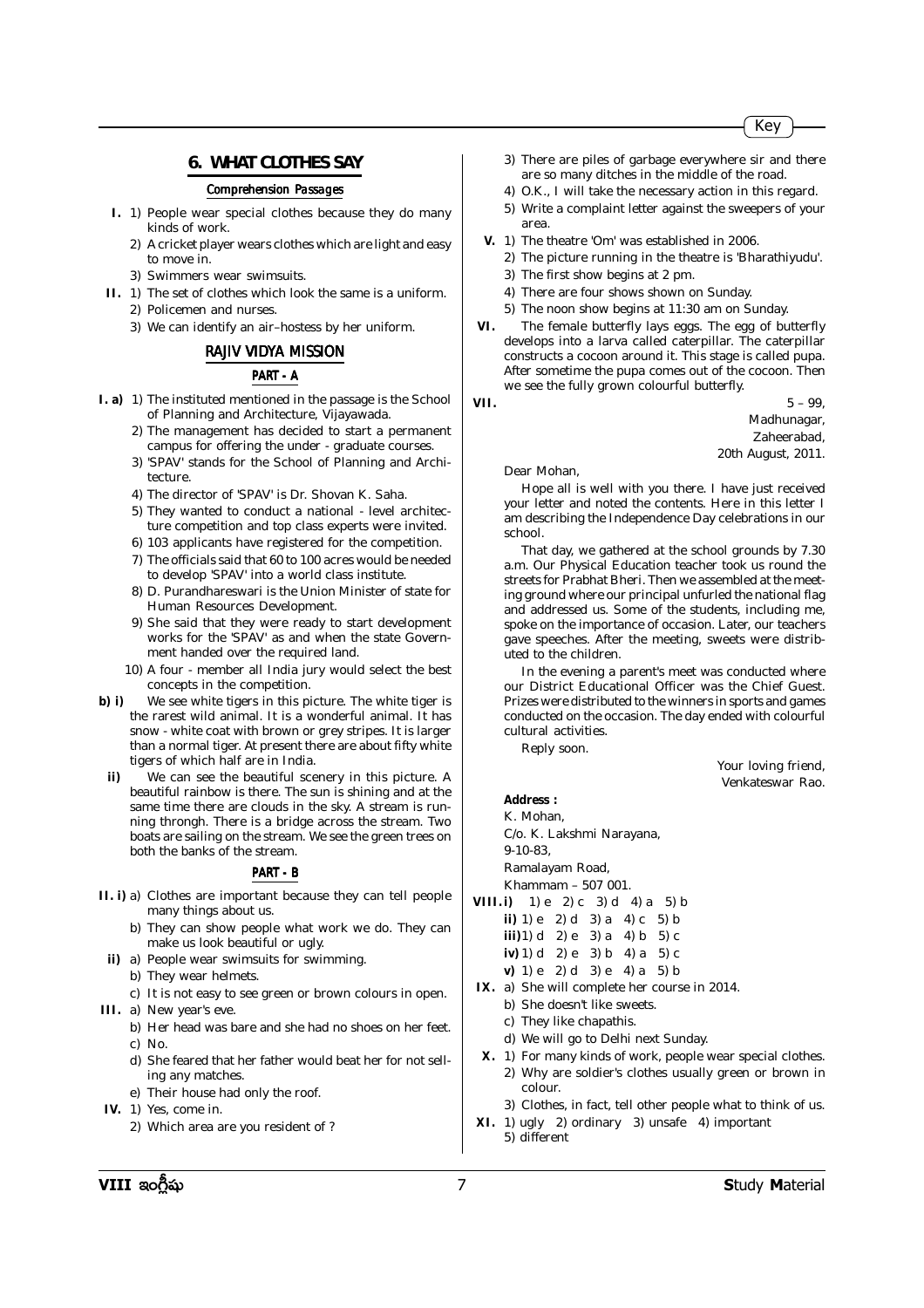- **XII. 1) People :** airhostess, queen, soldier, king **Things :** uniform, dress, helmet, crown
	- **2) Persons :** cyclist, footballer, player, cricketer Places : parliament, ground, country, mine
- **XIII.**1) ugly, umbrella, uncle, uniform
	- 2) examination, example, excellent, extra
	- 3) head, helmet, house, hump
	- 4) granary, green, greeting, ground
	- 5) discount, distance, dump, duster
- **XIV.** 1)  $b \underline{e} a u t$  if  $u$  l, 2)  $s$  p  $e$  c  $\underline{i} a$  l, 3) d a n g  $e$  r  $\underline{o} u s$ , 4) c r e e p e r, 5) s w i m s  $u$  i t s
- **XV.** 1) son 2) ful 3) ance 4) form 5) nary
- **XVI.** 1) Could you please type this letter ?
	- 2) You should consult a physician for your joint pains.
	- 3) Could you please stop the bus at the crossroads ?
	- 4) Could you please take the attendance ?
	- 5) Could you mind changing this broken scale at once ?
- **XVII.** 1) c 2) d 3) c 4) a 5) b
- **XIX.** 1) d or c 2) d 3) b 4) a 5) b

#### **7. THE TEST**

#### *Comprehension Passages*

- **I.** 1) The Pandavas and the Kauravas were the pupils of Drona. 2) One day he wanted to test their power of concentration.
- 3) The target was a bird sitting on the branch of a tree. **II.** 1) Duryodhana was the second prince that was called to
	- shoot the target.
	- 2) No, he was not successful.
	- 3) Drona was sad because his pupils could not come up to his expectations.
- **III.** 1) Drona ordered Yudhishthira to go on telling him what else he saw.
	- 2) Yudhishthira was asked to shoot down the head of the bird.
	- 3) Yudhishthira answered that he saw the bird, the tree, the sky, his teacher and his brothers.

#### *RAJIV VIDYA MISSION*

#### *PART - A*

- **I. a)** 1) The young man was lazy and foolish. He was too lazy to be a farmer.
	- 2) He really liked to climb coconut trees.
	- 3) The owner of the coconut plantation stopped him.
	- 4) The owner wished him and asked him if he wanted to earn some money by climbing for coconuts.
	- 5) The lazy man replied that he would love to climb for coconuts and asked the owner what he would give him if he helped him.
	- 6) The owner promised him to give him two nuts from each tree he climbed.
	- 7) There are twenty five trees.
	- 8) The young man wanted to sell the nuts he would get and get enough money to buy twice as many cheap nuts.
	- 9) He wanted to boil the hundred cheap nuts, take out the oil, sell it and make a lot of money.
	- 10) 'Top'.
- **b) i)** Lions are part of the cat family. They are usually found in places where there is tall grass. They generally hunt at night. Usually, a female lion gives birth to three or four

cubs at a time. Younger lions can go up trees, but the older ones can't. Lions generally live for fifteen to twenty years.

**ii)** This is the picture of lord Vinayaka. The devotees worship the god on the occasion of Ganesh Chaturthi. It comes on Bhadrapada Suddha Chavithi. The devotees worship the god with all kinds of leaves. They decorate their houses. The devotees make the idols of lord Vinayaka and as soon as the celebrations are over, they make the idols dip in water.

#### *PART - B*

- **II. i)** a) Drona wanted to test his pupil's power of concentration.
	- b) Drona pointed out a bird on the branch of a tree as the target.
	- **ii)** a) Drona's question was, "What do you see ?" Arjuna's answer was "I see only the bird."
		- b) The correct answer.
		- c) Aruna's answer is, "only the head !"
- **III.** a) 'Gandhiji'.
	- b) He asked Gandhiji to sit on a box next to the driver.
	- c) He slapped Gandhiji on the face.
	- d) Johannesburg.
	- e) Because Gandhiji was an Indian.
- **IV.a)** 1) Beetles and creatures like that can walk upside down. This is the funny thing.
	- 2) No, he can't walk upside down.
	- 3) The creatures can crawl on a ceiling and climb on a wall.
	- 4) No, they can't face any trouble.
	- 5) The poet has been trying for standing with his head on the floor for a year.
	- **b)** It's funny how beetles
		- And creatures like that
			- Can walk upside down
			- It's wonderful how birds
		- Can fly in the air It's marvellous how animals
		- Can swim across the ponds
		-
		- Who taught them
		- All these creatures to do All those miraculous things.
	- **V.** 1) I want to join my son in your school, sir.
		- 2) He studied in Viswam Public School, Vijayawada, sir.
		- 3) Which class did he study last year ?
		- 4) How many marks did he acquire ?
		- 5) Take this application form and fill it with the details of your son.
- **VI.** 1) The name of the theatre is 'Surya'.
	- 2) The picture running in the theatre is 'The Cobra'.
	- 3) The film was released on 2nd March.
	- 4) There are four shows regularly.
	- 5) The last show starts at 10 PM.
- **VII.** There are three kinds of bears : the brown bear, the black bear and the polar bear. The brown bears are found in North America, Europe and Asia. The black bears are found in the parts of America and in Asia. The polar bears are found in Arctic regions only. The brown bears are very big. An Alaskan bear weighs nearly 700 kgs. The black bears are rather small. A Malaysin bear weighs only 45 kgs. The polar bears are big when we compare them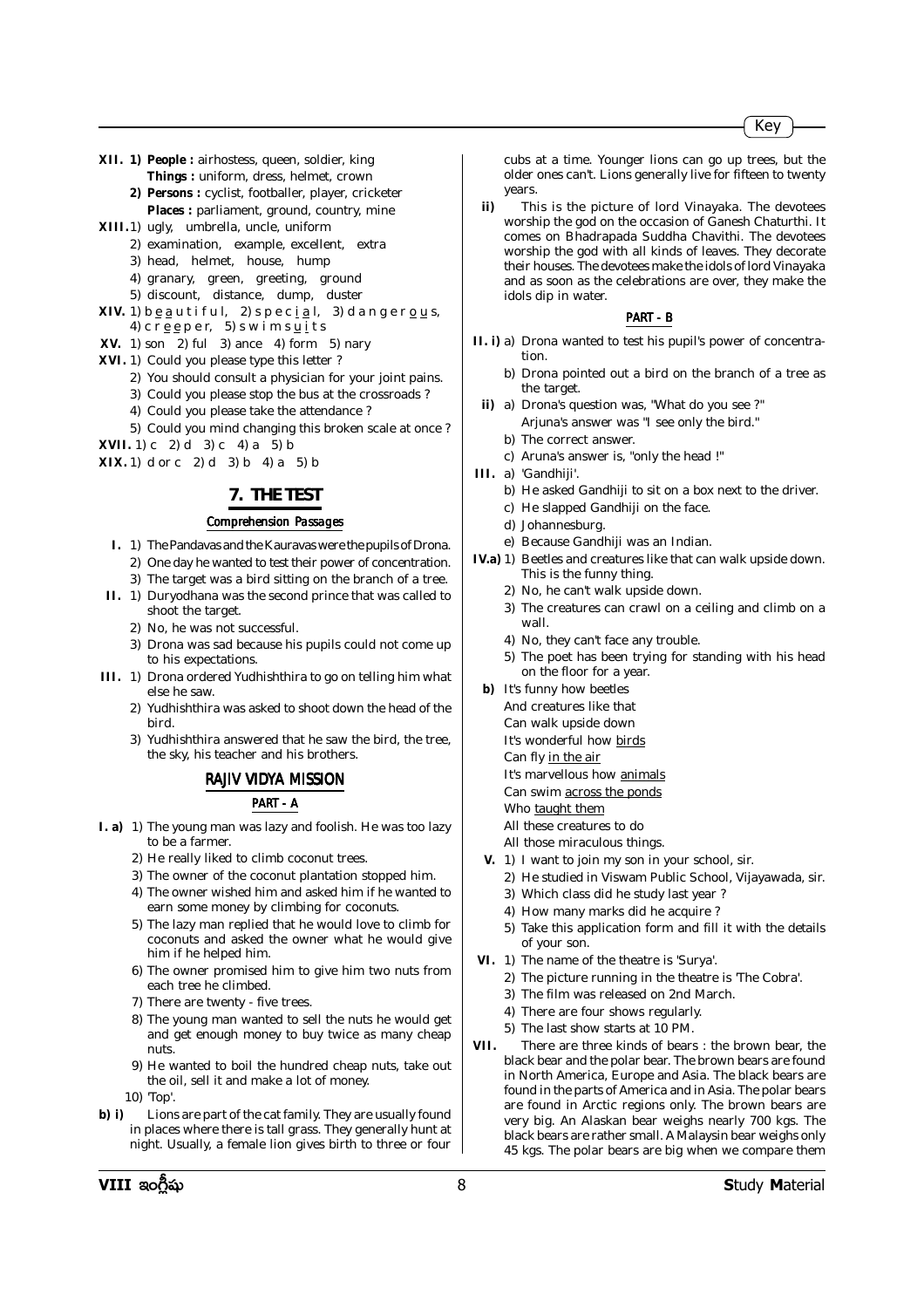with black ones. Sometimes the polar bears weighs about 450 kgs.

**VIII.**  $7 - 3 - 329$ Ricob Bazar, Khammam, 5th March, 2011.

Dear Chintu,

How are you ? How are your studies ? Recently I have received a letter from our daddy in which he wrote you were not studying well and were watching T.V. too much.

My dear brother, your examinations are approaching. You have to concentrate more on your studies as you are weak in some subjects especially Maths and English. Instead of working hard at studies, you are wasting time, watching T.V. too much. I advise you to study well and get good marks in the coming examinations as everyone of us feel very happy.

No more to pen. Reply soon.

Yours lovingly, R. Venugopal.

#### **Address :**

R.L. Narayana, S/o. R.V.S.S.N. Murthy, 9-10-83, M.G. Road, Kothagudem.

- **IX. i)** 1) d 2) e 3) b 4) a 5) c **ii)** 1) c 2) d 3) e 4) a 5) b **iii**) $1$ ) e 2) c 3) d 4) a 5) b **iv)** 1) d 2) e 3) a 4) c 5) b
	- **v)** 1) d 2) e 3) a 4) b 5) c
- **X.** a) They go to hospital.
	- b) I have drunk a cup of milk just now.
	- c) I wash my clothes regularly.
	- d) He is fluent in English.
- **XI.** 1) "I see only the bird," Arjuna answered.
- 2) Then Drona said to him, "You still have much to learn."
	- 3) After Yudhishthira came Duryodhana.
- **XII.** 1) dispersed 2) ups 3) unhappiness 4) front 5) upper
- **XIII.1) Persons :** teacher, archer, wrestler, students
	- **Profession :** teaching, archery, wrestling, studying **2) Persons :** prince, archer, teacher, pupil
	- **Things :** tree, bow, arrow, branch
- **XIV.** 1) gate, goat, good, gown
	- 2) member, mineral, minute, moment
	- 3) branch, breast, broker, brother
	- 4) archer, army, arrow, artist
- 5) quail, queen, question, quick **XV.** 1)  $t \underline{e} a c h e r$  2)  $r e p l \underline{i} e d$  3)  $f l \underline{o} o r$  4)  $s w \underline{e} e t$
- 5) n e i g h b o u r
- **XVI.** 1) ent 2) ery 3) tion 4) ion 5) et
- **XVII.** 1) I shall be thankful if you could bring me a stamp and an envelope.
	- 2) Could you please permit me to use your mirror ?
	- 3) Could I have a cup of tea ?
	- 4) Could you please grant me leave for tomorrow ?
	- 5) Could you mind correcting my answer sheet again ?
- **XVIII.** 1) a 2) a 3) a 4) a 5) a

**XIX.** 1) c 2) b 3) d 4) b (or) a 5) c

### **8. THE MIGHTY BANYAN**

#### *Comprehension Passages*

- **I.** 1) The special roots of a banyan are called aerial roots. 2) They grow down from the branches.
	- 3) The new branches grow twisting and trailing.
- **II.** 1) The aerial roots of the banyan tree are compared to pillars supporting a great palace.
	- 2) A banyan tree needs a large space.
	- 3) The garden and busy road side will not do for banyan trees.

#### *RAJIV VIDYA MISSION*

#### *PART - A*

- **I. a)** 1) One evening, Ali was coming from a cricket match.
	- 2) It was getting dark and there was no moon in the sky. 3) He decided to take the shortest way home because he was in a hurry to get home.
	- 4) His uncle's factory was there on his way.
	- 5) When he was passing by the factory gate, he saw a lorry outside the factory and the gate was open.
	- 6) He got off his bicycle and hid it behind a big tree.
	- 7) He saw four men carrying boxes into the lorry.
	- 8) One of them said in a low voice that those watches would give all of them a lot of money for the coming new year.
	- 9) He was afraid when he knew that the men he saw at the factory were thieves.
	- 10) He ran to the lorry and let out the air from all the tyres.
- **b) i)** This is the picture of a Kangaroo. Kangaroos are marsupials. This means that baby Kangaroos are carried by the mother in a pocket of skin, which is on the lower half of her body. There are many kinds of Kangaroos, and they are all different in size. A Kangaroo has very large hind legs upon which it stands. It eats mainly vegetables.
- **ii)** We see the Butterflies in this picture. Of all flying creatures, butterflies are perhaps the most beautiful. They have brightly coloured wings. Butterflies are usually found near flowers. They drink nectar from flowers. They have long tongues to drink nectar.

#### *PART - B*

- **II. i)** a) These trees like to have plenty of space but in our over crowded cities we don't see many.
	- b) It occupies as large an area as a three storied apartment building.
	- **ii)** a) The banyan tree's branches drop to the ground, take root again and send out more twisting, trailing branches. They are aerial roots.
		- b) A forest glade.
	- c) 'The matted hair of Shiva.'
- **III.** a) The British took over of Jhansi. The soldiers of Jhansi killed the British Officers and made Lakshmi Bai their queen.
	- b) Lakshmi Bai.
	- c) The cousin of Lakshmi Bai and the Rana of Orcha.
	- d) The Rani ruled her kingdom wisely.
	- e) The British government sent an army and the war broke out. So she couldn't rule her kingdom for long.
- **IV.** 1) Our area's ration shop dealer is not regular to his duties, sir.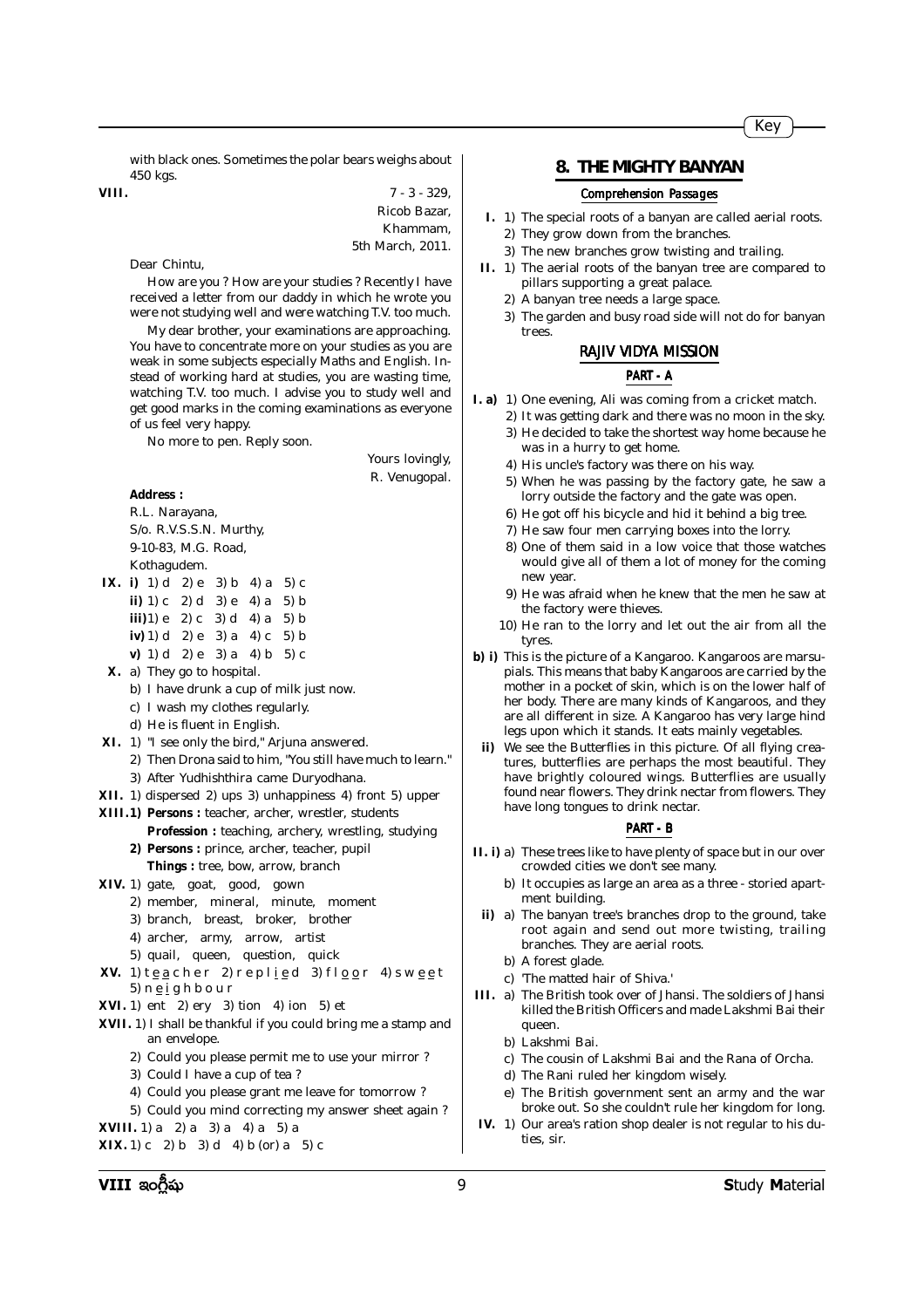- 2) I am the resident of Buchchaiah Nagar, sir.
- 3) What is the number of the ration shop ?
- 4) Can you write a complaint letter against him ?
- 5) Yes, sir.
- **V.** 1) Krishna Mahal was built in 2000.
	- 2) The theatre has A/C facility and 'DTS' sound system.
	- 3) The picture running in the theatre is 'Karna'.
	- 4) There are four shows on Sundays.
	- 5) The noon show on Sunday starts at 11.00 A.M.
- **VI.** The nervous system is divided into 3 parts. They are : 1. Central Nervous System, 2. Peripheral Nervous System and 3. Autonomic Nervous System. The Central nervous system consists of the brain and the spinal cord. The brain has 3 major parts. They are : 1. Cerebrum, 2. Cerebellum and 3. Medulla oblongata. The cerebrum is the largest part of the brain. The cerebellum is small and the medulla - oblongata is the smallest part.

**VII.** 7 - 3 - 329, Ricob Bazar, Khammam, 31st March, 2011.

To

The Sub-Inspector of Police,

I Town,

Khammam.

Sir,

I am studying 8th class in a private school in the town. My name is V. Sreehari.

Last night I went to the Sabari Super Bazar to buy some books. I parked my bicycle in front of the shop. There was a heavy rush in the shop. So it took me halfan-hour to complete my purchase. When I came out, I was shocked to see my bicycle missing. I looked around but I could not find it anywhere. It was a Hero Ranger, black in colour, with a basket in front, hung to the handle. My name is engraved on the handle bar.

I request you to pursue the matter and catch the bicycle thieves and restore my bicycle to me.

Thanking you sir,

Yours faithfully, V. Sreehari.

| <b>VIII.i)</b> 1. d 2. a 3. e 4. c 5. b |  |  |
|-----------------------------------------|--|--|
| ii) 1. d $2. e$ 3. a 4. c 5. b          |  |  |
| <b>iii</b> )1. c 2. d 3. a 4. e 5. b    |  |  |
| $iv)$ 1. d 2. e 3. b 4. a 5. c          |  |  |
| v) 1. e 2. d 3. e 4. b 5. a             |  |  |

- **IX.** 1) Tomorrow, my father will come.
	- 2) I left for Hyderabad yesterday.
	- 3) I am playing cricket now.
	- 4) He doesn't play chess.
- **X.** a) The banyan has what are called 'aerial roots.'
	- b) The banyan is probably the biggest and friendliest of all over trees.
	- c) It is always cool, dark and shady beneath the banyan.
- **XI.** 1) short 2) abnormal 3) envious 4) unnatural 5) unhospitable
- **XII. 1) People :** mother, grandfather, person, tenant **Places :** apartment, house, building, bedroom
	- **2) Persons :** film star, friend, visitor, crowd **Places :** hotel, palace, garden, hospital
- **XIII.**1) banyan, broad, brown, bungalow
	- 2) general, genetic, gentle, ginger
		- 3) aerial, aeroplane, airhostess, air travel
		- 4) temperature, temporary, tenant, town
		- 5) leaf, lock, love, luck
- XIV. 1) creature 2) position 3) moon 4) boarding 5) indoors
- **XV.** 1) tle 2) ent 3) lar 4) ace 5) table
- **XVI.** 1) Could you please allow me to eat ice-cream, mum ? 2) I wonder if you could lend me your pen ?
	- 3) I shall be thankful if you could give me a cup of tea.
	- 4) Could you mind giving me your fountain pen ?
	- 5) Could you please tell me where the post office is ?

**XVII.** 1) b 2) a 3) c 4) a 5) c

**XVIII.** 1) c 2) c 3) b 4) c 5) a

## **9. THE OLYMPIC CHAMPION AND THE DUCKS**

#### *Comprehension Passages*

- **I.** 1) The Greeks started the Olympic Games.
- 2) The Olympic Games of 1928 were held in Amsterdam. 3) Bobby Pearce won a gold medal for a rowing race.
- **II.** 1) Bobby saw a duck and her brood of ducklings swimming across the canal.
	- 2) The people on the shore shouted at Bobby.
	- 3) Yes, there was the danger of the Bobby's boat running into the brood.
- **III.** 1) Bobby Pearce was the son of great sculling champion in Australia.
	- 2) He was five when he started rowing in the sea.
	- 3) Sculling is one man rowing in the sea with two oars.
- **IV.** 1) Bobby saw some ducklings in his way, so he slowed down his boat.
	- 2) The people thought that Bobby would lose by slowing down.
	- 3) Bobby waited till the ducklings passed out of his way.

#### *RAJIV VIDYA MISSION*

### *PART - A*

- **I. a)** 1) The farmer and his wife lived in a village.
	- 2) They loved their baby a great deal.
	- 3) One day, the farmer caught a baby mongoose in his field.
	- 4) He took the mongoose home carefully wrapped in his turban.
	- 5) He told his wife that the little chap (baby mongoose) would be a friend to their son and they would grow up together.
	- 6) The mongoose grew much faster.
	- 7) The mongoose was a lovable animal. It had big black eyes and a bushy tail.
	- 8) The mongoose loved the baby.
	- 9) The farmer wife didn't like the mongoose.
	- 10) 'Wrapped.'
- **b) i)** We see spiders in this picture. Spiders are found in almost every part of the world. They run on the ground, dig holes, climb plants, run on water and even live in it. Spiders come in many colours. They differ in size from three inches to those which can hardly be seen. Their food is mainly insects.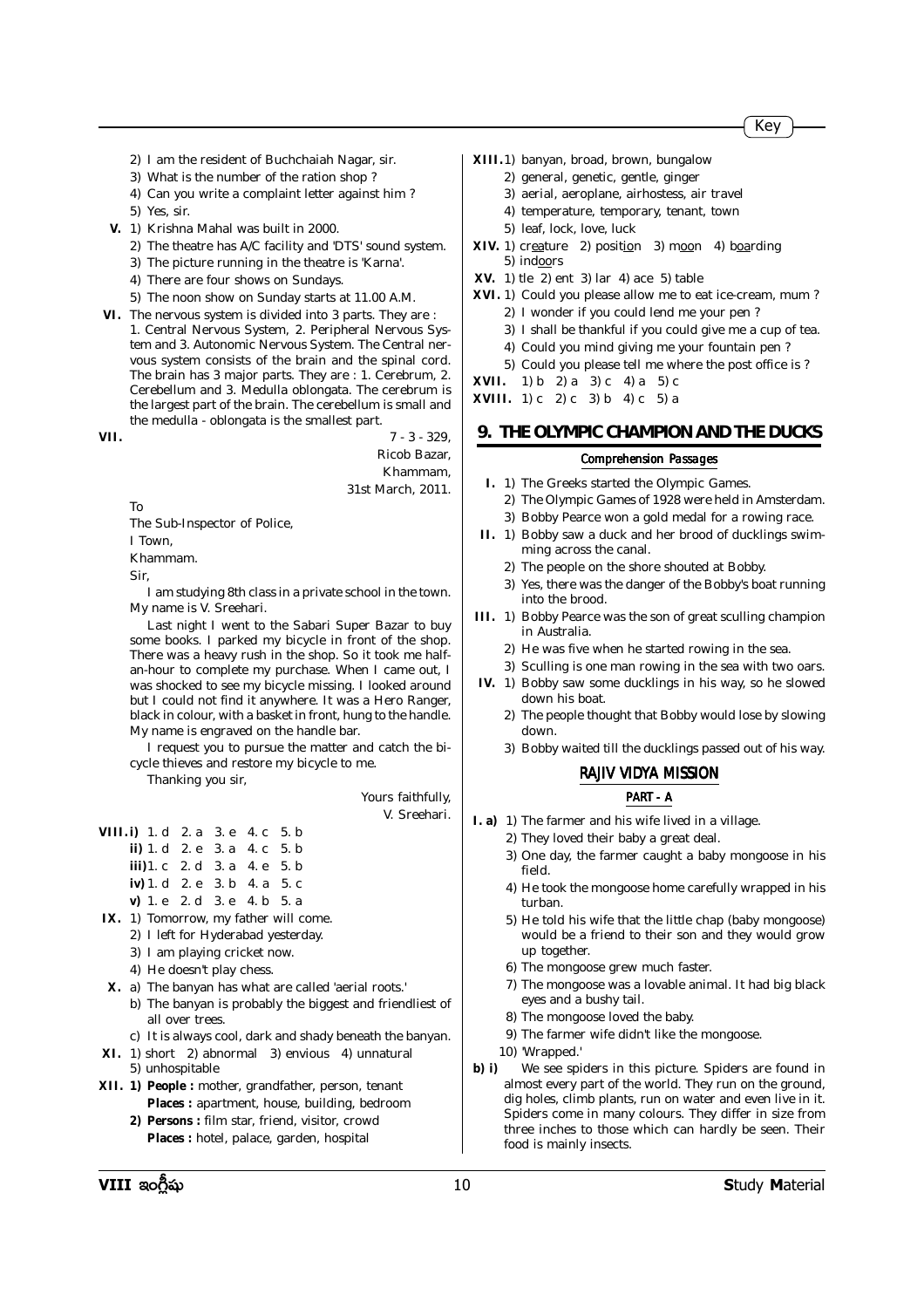Yours faithfully, N. Murthy.

I am a resident of Srinagar colony in the city. I want to bring to your notice the bad condition of the roads in

Only last year, new roads were laid throughout our colony. But within few months they began to show cracks. Because of the collusion of contractors and authorities some duplicate material was used. Many pits were formed due to the running of heavy vehicles. When there are rains, roads are washed out resulting in water-logging at several places. It is very difficult for the people to walk

Hence, I request you to take the matter seriously and

2) One of the judges asked him, "How old are you, Bobby?"

3) They said, "Bobby is that kind of bloke". **XII.** 1) mountains / plateaus 2) lose 3) later 4) heroine

**XIII.1) Persons :** hero, champion, spectator, judge **Events :** race, competition, service, judge **2) Persons :** patient, bloke, heroine, winner **Events :** incident, meeting, conference, race

or drive their vehicles on such roads.

**IX. i)** 1. d 2. c 3. e 4. b 5. a **ii)** 1. c 2. e 3. d 4. b 5. a **iii)**1. e 2. d 3. a 4. c 5. b **iv)** 1. d 2. e 3. a 4. c 5. b **v)** 1. e 2. d 3. e 4. b 5. a **X.** 1) My uncle goes to market twice a day. 2) I go to church once a week. 3) She will buy a car tomorrow. 4) In the last test, I got the first rank. **XI.** 1) Bobby Pearce was born in Sidney in Australia.

make arrangements for laying the roads again.

**ii)** It is the picture of Taj Mahal. It is perhaps the most beautiful building in India. The emperor Shah Jahan built it in the memory of his beloved dead wife Mumtaz Mahal. 'Taj Mahal' means pride of the palace. Shah Jahan gathered the best artists and architects from India, Turkey, Persia and Arabia to design this. The building materials came from various countries including Arabia, Egypt, Tibet and many parts of India.

#### *PART - B*

- **II. i)** a) One mean rowing with two oars, one in each hand. b) In Amsterdam.
- **ii)** a) A duck and her broad of ducklings came into the course of his boat. So he slowed down his boat.
	- b) He seems that he might win the competition.
	- c) Bobby Pearce.
- **III.** a) The little girl ran to the sheepfold to save herself from the pumpkin.
	- b) It began swallowing the sheep.
	- c) It said to the girl, "Meat I must eat, Furaira, meat I must eat."
	- d) To the cattle shed.
	- e) At Furaira's home.
- **IV.a)** 1) People who live on the right are very quiet and make no fuss.
	- 2) The neighbours on the left are marvellous.
	- 3) The people on the right make the poet curious.
	- 4) The poet likes the neighbours on the left.
	- 5) They laugh and sing.
	- **b)** If the teachers didn't teach and the preachers didn't preach If the sun gave us moonlight and the moon gave us sunlight If the sun rose in the night and the stars shone in the day If the trees grew in the sky and the clouds came down to the earth

If the students became teachers and teachers became students

- **V.** 1) Yes, you may. What is your problem ?
- 2) Where did you keep your bicycle ?
	- 3) At which time did you keep your cycle ?
	- 4) It is of 'Hero' company sir. Its number is 2010223. It has a brass bell. It is green in colour, sir.
- 5) Please restore my bicycle as early as possible.
- **VI.** 1) The name of the theatre is 'Murthy Mahal'.
	- 2) The film on show is 'The Crocodile'.
	- 3) The first show begins at 2 P.M.
	- 4) Four shows are shown on Sunday.
	- 5) The noon show on Sunday begins at 11.30 A.M.
- **VII.** There are three kinds of lobsters : the American lobster, the European lobster and the African lobster. The American lobsters are found on the western shores of the Atlantic Ocean while the European lobsters are found on the eastern shores. The African lobsters live off the southern coast of Africa. The American lobster is bigger than the European one while the African lobster is the smallest.

#### **VIII.**  $7 - 3 - 329$ .

Srinagar Colony, 15th June, 2005.

**XVIII.** 1) b 2) c 3) b 4) c 5) b **XIX.** 1) a 2) b 3) c 4) b 5) b

Office ?

Chennai is ?

5) impatiently

**XIV.** 1) fail, fame, fine, four

2) health, heap, heart, hound 3) race, raft, rank, ring 4) oar, olympic, orange, order 5) medal, member, metre, middle

**XVI.** 1) will 2) ion 3) ent 4) our 5) gle

Sir,

our colony.

#### **10. BIRD MIGRATION**

**XV.** 1) champion 2) harbour 3) brood 4) team 5) patient

**XVII.** 1) Could you please tell me when the next train to

2) It would be better for you to see a dentist. 3) Could you please tell me where the post office is ? 4) Could you please show me the way to the Income Tax

5) Could you mind giving me your pen ?

#### *Comprehension Passages*

- **I.** 1) When winter begins, days become colder and colder. 2) The tern is the bird referred to here.
	- 3) It goes to the Antarctic nearly 15,000 kms away.
- **II.** 1) Ranganathittu is near Mysore in Karnataka.
	- 2) The birds come to Ranganathittu between June and September.
	- 3) A safe place for birds is called "bird sanctuary."

To

The Commissioner, Municipal Corporation,

Hyderabad.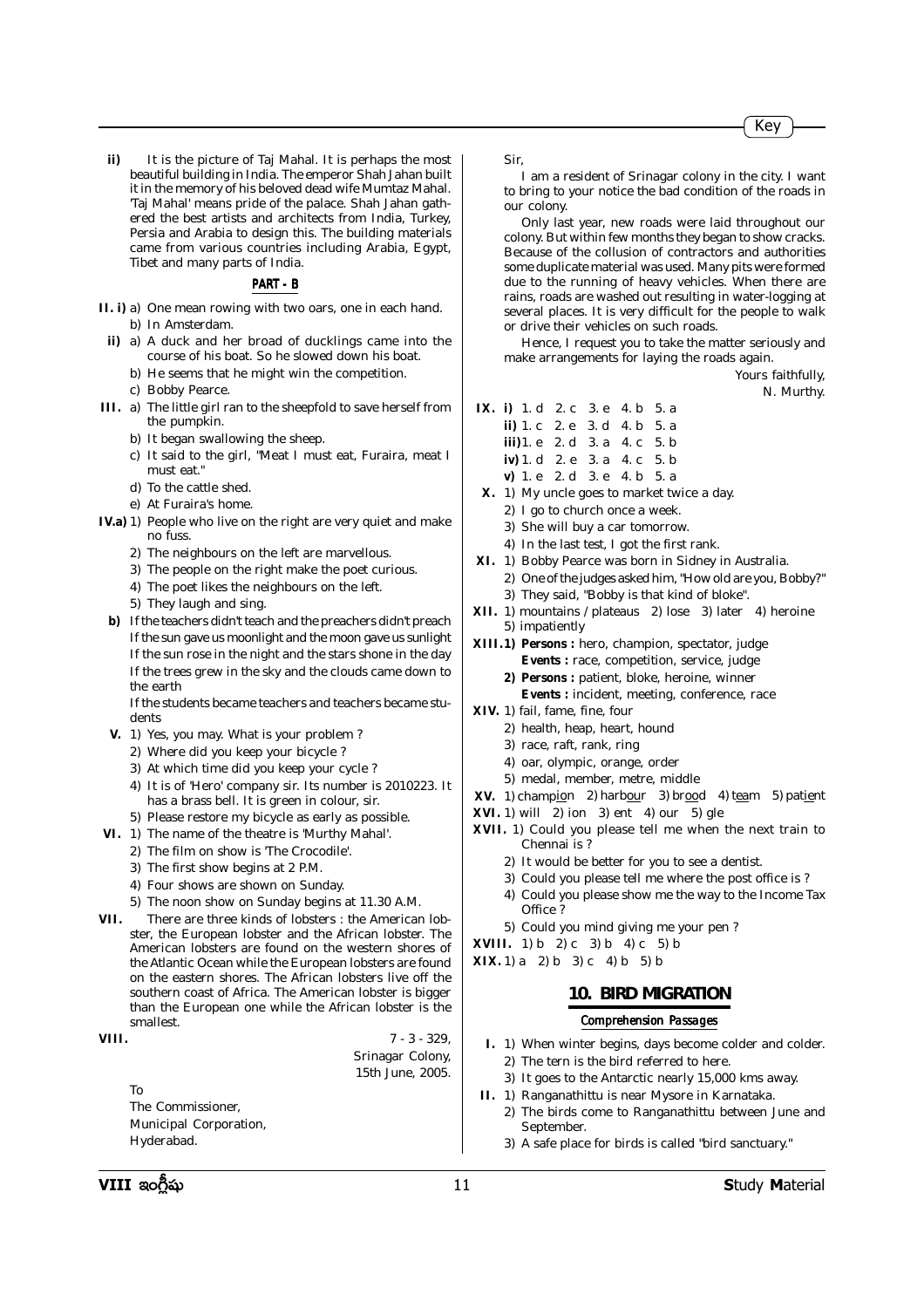- **III.** 1) In autumn and early winter the birds begin to fly away. 2) The birds fly Asia, Europe and North America.
	- 3) It means the movement of birds from one place to another.

### *RAJIV VIDYA MISSION*

## *PART - A*

- **I. a)** 1) People think it may have been in South East Asia. 2) Today, it is grown in most of the warmer parts of the
	- world in spain, Israel, parts of the U.S.A. and in India. 3) The Greeks and Ramans knew about the orange.
	-
	- 4) The Spanish took the sour orange to the West Indies.
	- 5) The three most important kinds of oranges are the sweet or common orange, the mandarin orange, and the sour orange.
	- 6) Many varieties of the sweet orange are found in the United States.
	- 7) It has a pulp with a deep red colour. So it is called 'the blood orange.'
	- 8) Mandarin oranges are the loose-skinned variety. They are easy to peel and very sweet.
	- 9) Spain produces most of the sour oranges.
	- 10) Mandarin oranges are widely grown in Central India.
- **b) i)** This is a picture of a coconut palm. It is a tall, straight and slender tree. It is called a palm tree because its leaves look like a hand. Its fruit are as large as a foot ball. Every single part of this tree is put to use in some way, especially in Kerala and Tamil Nadu.
- **ii)** It is the nest of the weaver bird. It is the most wonderful nest. The weaver bird makes a hanging nest using vegetable fibres. These fibres are woven together in a sort of basket - work. This nest looks more or less like a long sock.

#### *PART - B*

**II. i)** a) Summer

- b) Thirty thousand kilometres.
- **ii)** a) Migrating to other places.
	- b) First the male birds followed by the female birds and then the young ones.
	- c) Either Northpole or the South pole.
- **III.** a) It grew larger.
	- b) It became a human form.
	- c) On the top of a huge wall.
	- d) Humpty Dumpty would full off.
	- e) To be called an egg.
- **IV.a)** 1) The poet floats his paper boats day by day.
	- 2) He writes his name and the name of the village where he lives on the paper boats.
		- 3) He writes his particulars on the paper boats to show his identity to the outer world.
		- 4) The poet hopes that someone in some strange land will find his boats and knows who he is
	- 5) He loads his boats with shiuli flowers.
	- **b)** I make all these paper boats
		- I make them float down the running stream They are carried to some unknown land It gives me the joy For my boats will reach
		- Some land at sometime.
- **V.** 1) I am fine.
	- 2) Are you preparing well for exams ?
	- 3) Which language do you like ?
	- 4) I like mathematics.
	- 5) Which is your favourite subject ?
- **VI.** 1) 'Parameshwara Theatre' was established in 2010. 2) The picture running in the theatre is "The Last Emperor."
	- 3) The film was released on 15th June.
	- 4) There are three shows regularly.
	- 5) The noon show on Saturdays and Sundays begins at 11:00 am.
- **VII.** Pre historic period is also known as stone age. The stone age has been sub-divided into three parts – the old stone age, the middle-stone age and the new stone age. The old stone age is also called as 'Palaeolithic' age and the period between 2,50,000 B.C. and 10,000 B.C. comes under this age. The period between 10,000 B.C. and 8,000 B.C. is known as the middle stone age. The period between 10,000 B.C. and 8,000 B.C. is known as the middle stone age. The period between 6,000 B.C. and 1,000 BC is known as the new stone age and it is also known as 'Neolithic' age.

**VIII.**  $7 - 3 - 329$ Ricob Bazar, Khammam, 7-2-2011.

To The General Manager, Vikram Publishers, P.B. No. 454, Ramaswamy Street, Durga Agraharam, Vijayawada – 2. Sir,

With reference to your advertisement in yesterday's newspapers, I wish to apply for the job advertised.

I am studying Intermediate. I want to earn some money for my personal expenses during my studies. I have good knowledge of English and Telugu had two years experience as a sales executive for a newspaper agency.

Hence I wish to know the details such as nature of work, timing of work and salary that is offered.

Kindly let me know the above details as early as possible.

Thanking you Sir,

Yours sincerely, Raghu.

| <b>XI. i)</b> 1) d 2) c 3) e 4) a 5) b |  |  |
|----------------------------------------|--|--|
| ii) 1) d 2) c 3) a 4) e 5) b           |  |  |
| <b>iii</b> )1) c 2) d 3) a 4) e 5) b   |  |  |
| iv) 1) b 2) d 3) e 4) a 5) c           |  |  |
| v) 1) c 2) d 3) e 4) a 5) b            |  |  |

- **X.** a) I am going to meet him tomorrow.
	- b) They don't play well.
	- c) He goes to school regularly.
	- d) Don't disturb him. He is working with concentration.
- **XI.** 1) The Arctic tern has a forked tail, a red beak and a black cap.
	- 2) Migrating birds fly long distances.
	- 3) How do they return year after year to the same place?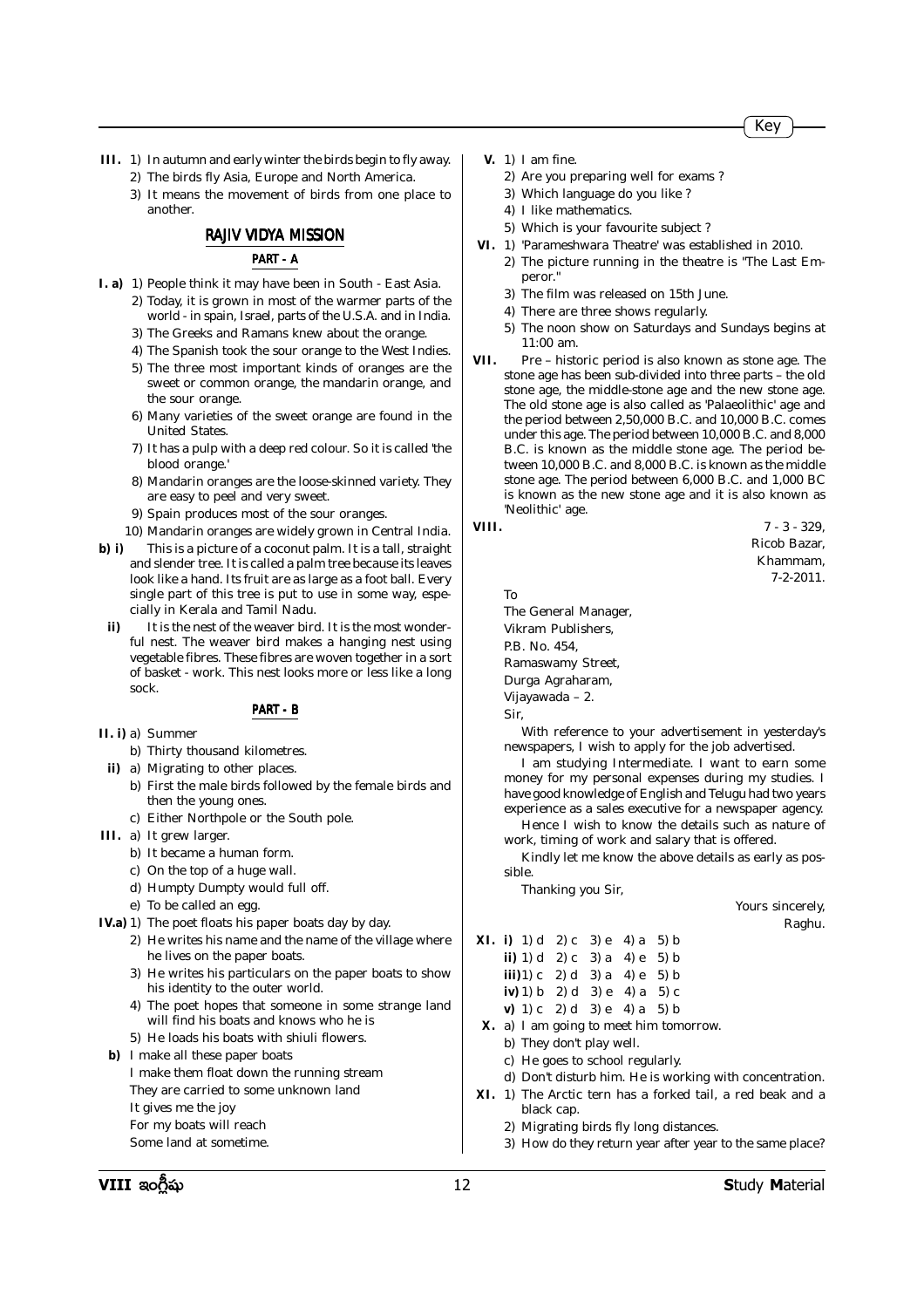- **XII.** 1) small 2) dull 3) ending 4) short 5) cold
- **XIII.1) People :** scientist, bird-watcher, guide, neighbour **Events :** journey, travel, movement, voyage
	- **2) Directions :** east, wast, north, south **Corners :** south-west, north-east, north-west, south-east
- **XIV.** 1) beaker, bird, bit, bottle
	- 2) peace, piece, place, plays
	- 3) shuttle, singer, suit, summer
	- 4) chain, champ, cheer, chick
	- 5) walker, warmer, water, winter
- **XV.** 1) sanctuary 2) search 3) journey 4) c h a m p  $i$  o n 5) s a u c e r
- **XVI.** 1) tion 2) te 3) ment 4) or 5) ance
- **XVII.** 1) Could you please ring the bell ?
	- 2) Could you please switch off the lights ?
	- 3) Could you please permit me to go out ?
	- 4) You should take care of your belongings.
	- 5) Please, leave me alone.

**XVIII.** 1) a 2) a 3) b 4) d 5) b

**XIX.** 1) b 2) b 3) d 4) b 5) d

# SUPPLEMENTARY READER

# **COMPREHENSION PASSAGES**

# **1 . ANIMALS IN THE TRAIN**

- **I.** 1) A boy, his grandfather and grandmother.
	- 2) From Dehra Dun to Lucknow.
	- 3) A teenaged tiger.
	- 4) Pet of the boy.
	- 5) On a berth.
- **II.** 1) A pet squirrel of the boy.
	- 2) Yes, he tried.
	- 3) Roasted peanuts.
	- 4) Children and grown–ups.
	- 5) The squirrel's stomach was full. It was full of peanuts.
- **III.** 1) What was the grandfather's staring at ?
	- 2) How does a python eat the food ?
	- 3) What did the python eat away ?
	- 4) How did they know what the python had eaten ?
	- 5) Did they have a dinner in the train ? How do you know ?
- **IV.** 1) At the python.
	- 2) Swallows its food.
	- 3) A chicken and boiled eggs.
	- 4) They saw the clear shapes of the things in the python's body.
	- 5) No, they closed the basket and pushed it under the berth.

# **2 . THE GOLDEN APPLES**

- **I.** 1) Atalanta was a fearless hunter and a great runner.
	- 2) Atalanta was a very beautiful girl.
	- 3) Many young men wished to marry her.
	- 4) Who would win a race against her.
	- 5) Those who lost the race against her would be killed.
- **II.** 1) No, it was not easy.
	- 2) The Goddess of Beauty.
	- 3) Three golden apples.
	- 4) To see the race.
	- 5) Because he was strong and handsome.

# **(3. THE SUNFLOWER)**

- **I.** 1) The Sun.
	- 2) "Please come to me".
	- 3) The afternoon the chariot travelled west.
	- 4) In the evening the golden chariot touched the sea.
	- 5) "Please don't leave me", cried the princess.
- **II.** 1) The Sun.
	- 2) "Please come to me".
	- 3) The afternoon the chariot travelled west.
	- 4) In the evening the golden chariot touched the sea.
	- 5) "Please don't leave me", cried the princess.

# *4.* **EKALAVYA**

- **I.** 1) Ekalavya was the son of the chief of the Nishada tribe.
	- 2) Ekalavya wanted to learn the art of archery. 3) Drona who taught archery to the Pandava princess.
	- 4) He had come to learn archery from him. Kindly take him as his pupil.
	- 5) No, Drona taught only princess and Ekalavya was the son of a forest tribes chief.
- **II.** 1) Drona was the master.
	- 2) Ekalavya was the forest tribes man.
	- 3) Ekalavya made an image of Drona.
	- 4) They came to the forest one day for a picnic.
	- 5) Ekalavya sent the arrows into the dog's mouth.
- **III.** 1) On seeing Drona Ekalavya knelt before him.
	- 2) Ekalavya was the tribal boy.
	- 3) Drona promised Arjuna to make him the greatest archer in the world.
	- 4) Drona asked Ekalavya his right thumb as his fees.
	- 5) Yes, he knew it.

# **(5. DAVID AND GOLIATH)**

- **I.** 1) David lived in Israel.
	- 2) David spent his time looking after his father's sheep.
	- 3) David practised to shoot stones with his sling in his
	- leisure time.
	- 4) King Saul ruled Israel at that time.
	- 5) The king recovered from his illness by hearing to the music of David.
- **II.** 1) David was the Israelis' champion.
	- 2) David took a stone from his bag.
	- 3) The stone flew like a rocket.
	- 4) David took the sword of Goliath and cut off his head.
	- 5) Yes, he won the battle.

# **6. THE LITTLE MATCH GIRL**

- **I.** 1) A match girl.
	- 2) No.
	- 3) Hungry and cold.
	- 4) In a corner between two houses.
	- 5) Because she had not sold any matches. (or) Because she had not got any money.